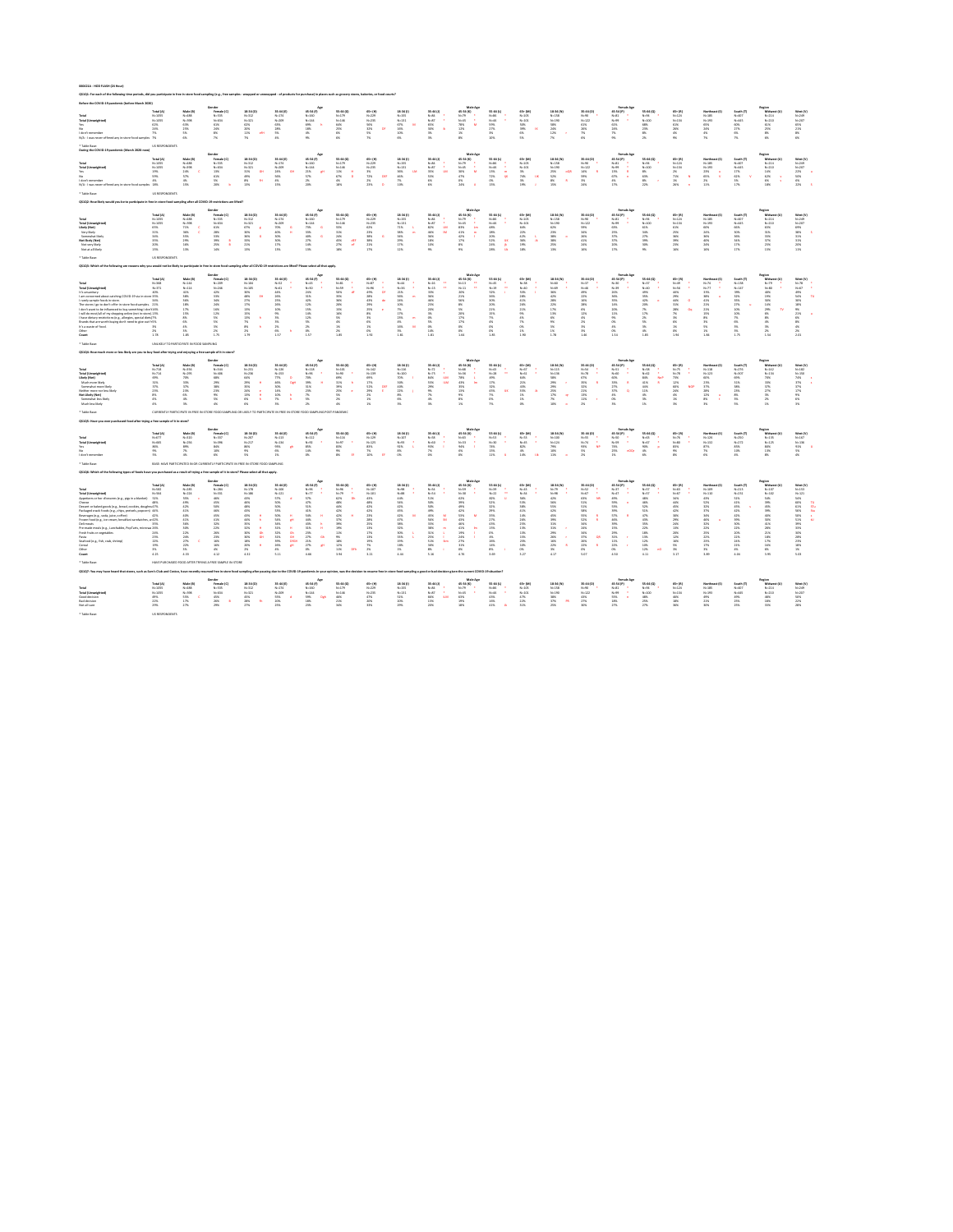## **060421A - HOD FLASH (24 Hour)**

QS1Q1: For each of the following time periods, did you participate in free in-store food sampling (e.g., free samples - wrapped or unwrapped - of products for purchase) in places such as grocery stores, bakeries, or food c

### **Before the COVID-19 pandemic (before March 2020)**

### \* Table Base: US RESPONDENTS

\* Table Base: US RESPONDENTS

## **QS1Q2: How likely would you be to participate in free in-store food sampling after all COVID-19 restrictions are lifted?**

\* Table Base: US RESPONDENTS

## **QS1Q3: Which of the following are reasons why you would not be likely to participate in free in-store food sampling after all COVID-19 restrictions are lifted? Please select all that apply.**

\* Table Base: UNLIKELY TO PARTICIPATE IN FOOD SAMPLING

## **QS1Q4: How much more or less likely are you to buy food after trying and enjoying a free sample of it in-store?**

|                           |           |                     |                     | <b>Household Income</b> |             |                | Education        |                   |           |        |           | Children in HH |         | <b>Parent of Child Under 18</b> |               | <b>Home Ownership</b> |                    | <b>Marital Status</b> |           |        |              |
|---------------------------|-----------|---------------------|---------------------|-------------------------|-------------|----------------|------------------|-------------------|-----------|--------|-----------|----------------|---------|---------------------------------|---------------|-----------------------|--------------------|-----------------------|-----------|--------|--------------|
|                           | Total (A) | Less than \$50K (B) | \$50K - \$74.9K (C) | \$75K - \$99.9K (D)     | \$100K+ (E) | HS or Less (F) | Some College (G) | College Grad+ (H) | Yes (I)   | No (J) | Yes (K)   | No (L)         | Yes (M) | No (N)                          | Homeowner (O) | Renter (P,            | <b>Married (Q)</b> | Not married (R)       | White (S) | AA (T) | Hispanic (U) |
| Total                     | N=1055    | N=294               | N=164               | $N = 132$               | N=394       | $N = 333$      | N=350            | N=198             | $N = 570$ | N=485  | $N = 373$ | N=682          | N=329   | N=726                           | N=717         | N=302                 | N=481              | N=574                 | N=657     | N=126  | N=168        |
| <b>Total (Unweighted)</b> | N=1055    | N=453               | N=205               | N=126                   | $N = 201$   | $N = 339$      | N=320            | $N = 230$         | N=567     | N=488  | $N = 375$ | N=680          | N=342   | $N = 713$                       |               | N=331                 | N=487              | N=568                 | N=744     | N=99   | $N = 111$    |
| Yes                       | 62%       | 52%                 | 60%                 |                         | 73%         | 49%            | 69%              | 68%               | 66%       | 58%    | 66%       | 60%            | 70% N   | 59%                             | 68%           | 52%                   | 69% R              | 57%                   | 62%       | 53%    | 72% sT       |
|                           | 24%       | 29%                 | 29%                 | 15%                     | 21%         | 29%            | 21%              | 23%               | 22%       | 28%    | 19%       | 27%            | 18%     | 27% M                           | 23%           | 28%                   | 21%                | 28%                   |           | 33%    | 11%          |
| I don't remember          |           | 10% cde             | 4%                  |                         | 5%          | 11% GH         | 5%               |                   | 7%        | 6%     | 9%        | 5%             | 8%      | 6%                              | 4%            | 10%                   | 6%                 |                       | 5%        | 8%     | 11%          |
| $N/A - I$ was never o     |           |                     |                     |                         |             | 11%            | 4%               |                   |           |        | - 5%      |                | 4%      |                                 | 5%            |                       | 4%                 |                       |           |        | 6%           |

| During the COVID-19 pandemic (March 2020-now)     |            |                     |                     |                         |                    |                       |           |             |           |           |           |                |           |                                 |               |                       |             |                       |           |               |              |
|---------------------------------------------------|------------|---------------------|---------------------|-------------------------|--------------------|-----------------------|-----------|-------------|-----------|-----------|-----------|----------------|-----------|---------------------------------|---------------|-----------------------|-------------|-----------------------|-----------|---------------|--------------|
|                                                   |            |                     |                     | <b>Household Income</b> |                    |                       |           |             |           | Employe   |           | Children in HH |           | <b>Parent of Child Under 18</b> |               | <b>Home Ownership</b> |             | <b>Marital Status</b> |           | Race/Ethnici  |              |
|                                                   | Total (A)  | Less than \$50K (B) | \$50K - \$74.9K (C) | \$75K - \$99.9K (D)     | <b>\$100K+ (F)</b> | <b>HS or Less (F)</b> |           | $Grad+ (H)$ | Yes (l    | No (J)    | Yes (K)   | No (L)         | Yes (M)   | No (N)                          | Homeowner (O) | Renter (P             | Married (Q) | Not married (R)       | White (S) | <b>AA (T)</b> | Hispanic (U) |
| <b>Total</b>                                      | $N = 1055$ |                     | $N = 164$           | $N = 132$               | $N = 394$          | $N = 333$             | $N = 350$ | $N = 198$   | $N = 570$ | $N = 485$ | $N = 373$ | $N = 682$      | $N = 329$ | $N = 726$                       | N=717         | $V = 302$             | N=481       | $N = 574$             | N=657     | $N = 126$     | $N = 168$    |
| <b>Total (Unweighted)</b>                         | $N = 1055$ | $N = 453$           | $N = 205$           | $N = 126$               |                    | $N = 339$             | N=320     | $N = 230$   | N=567     | $N = 488$ | $N = 375$ | $N = 680$      | N=342     | $N = 713$                       | N=684         | N=331                 | $N = 487$   | $N = 568$             | $N = 744$ | $N = 99$      | N=111        |
| Yes                                               |            |                     |                     |                         |                    | 17%                   |           | 23%         | 26%       | 10%       | 30%       |                |           | 13%                             |               | 18%                   | 20%         | 17%                   | 14%       | 26%           | 26%          |
| No.                                               |            | 59%                 |                     |                         |                    | 59%                   |           | 63%         |           | 65%       | 50%       | 65%            | 53%       | 62%                             | 60%           | 58%                   | 58%         | 61%                   | 64%       | 54%           | 49%          |
| I don't remembe                                   | 4%         | 6%                  |                     |                         | 3%                 | - 70                  |           |             |           |           |           |                |           | 4%                              |               | 8%                    | 3%          | 6%                    | 4%        |               |              |
| N/A - I was never offered any in-store food sampl |            |                     |                     |                         |                    |                       |           |             |           | 20%       |           | 20%            | 100/      | 21%                             | 18%           | 16%                   | 19%         | 16%                   | 18%       |               |              |

\* Table Base: CURRENTLY PARTICIPATE IN FREE IN-STORE FOOD SAMPLING OR LIKELY TO PARTICIPATE IN FREE IN-STORE FOOD SAMPLING POST-PANDEMIC

## **QS1Q5: Have you ever purchased food after trying a free sample of it in-store?**

|                   |            |                     |                    | <b>Household Income</b> |             | Education      |                  |           | <b>Employed</b> |           | <b>Children in HH</b> |           | Parent of Child Under 1 |           | <b>Home Ownership</b> |                  | <b>Marital Status</b> |                 | <b>Race/Ethn</b> |           |            |
|-------------------|------------|---------------------|--------------------|-------------------------|-------------|----------------|------------------|-----------|-----------------|-----------|-----------------------|-----------|-------------------------|-----------|-----------------------|------------------|-----------------------|-----------------|------------------|-----------|------------|
|                   | Total (A)  | Less than \$50K (B) | \$50K - \$74.9K (C | \$75K - \$99.9K (       | \$100K+ (E) | HS or Less (F) | Some College (G) |           | Yes (I)         | No (J)    | Yes (K)               | No (L)    | Yes (M)                 | No(N)     | Homeowner (O)         | <b>Renter</b> (P | Married (Q)           | Not married (R) | White (S         | AA (T)    | Hispanic ( |
| <b>Total</b>      | N=1055     | $N = 29$            | N=16⁄              | N=132                   | N=394       | $N = 333$      | $N = 350$        |           | $N = 570$       | N=485     | $N = 373$             | $N = 682$ | $N = 329$               | $N = 726$ | $N = 717$             | N=302            | $N = 481$             | N=574           | N=657            | $N = 126$ | N=168      |
| Total (Unweighte  | $N = 1055$ | $N = 453$           | $N = 205$          | $N = 126$               | $N = 201$   | $N = 339$      | $N = 320$        | $N = 230$ | $N = 567$       | $N = 488$ | $N = 375$             | N=680     | $N = 342$               | $N = 713$ | $N = 684$             | N=331            | $N = 487$             | N=568           | $N = 744$        | N=99      | $N = 111$  |
| Likely (Net)      | 65%        |                     | 68%                | 68%                     | 69%         | 58%            | 69%              | 65%       |                 | 57%       |                       | 62%       | 70%                     | 63%       | 66%                   | 64%              | 70%                   | 61%             | 65%              | 63%       |            |
| Very likely       |            |                     |                    |                         |             | 26%            |                  |           | 33%             |           |                       | 27%       | 40%                     | 27%       | 33%                   | 26%              | 36%                   |                 |                  | 30%       |            |
| Somewhat likely   | 34%        |                     |                    |                         | 37%         |                | 36%              |           | 38%             | 29%       | 34%                   | 34%       | 30%                     | 36%       | 33%                   | 39%              | 34%                   | 34%             | 34%              | 34%       |            |
| Not likely (Net)  | 35%        |                     |                    |                         | 31%         |                |                  |           | 28%             | 43%       | 29%                   |           | 30%                     | 37%       | 34%                   | 36%              | 30%                   | 39%             | 35%              | 37%       |            |
| Not very likely   | 20%        |                     |                    |                         | 19%         | 24%            |                  | 22%       | 16%             |           | 20%                   |           | 20%                     | 20%       | 20%                   | 20%              | 18%                   | 22%             |                  | 20%       |            |
| Not at all likely | 15%        |                     | 15% .              |                         | 1%          |                |                  | 13%       | 12%             | 18%       | 9%                    |           | 9%                      | 17%       | 13%                   | 16%              | 12%                   | 17%             | 15%              | 16%       |            |

\* Table Base: BASE: HAVE PARTICIPATED IN OR CURRENTLY PARTICIPATE IN FREE IN-STORE FOOD SAMPLING

## **QS1Q6: Which of the following types of foods have you purchased as a result of trying a free sample of it in-store? Please select all that apply.**

|                                                                  |           | <b>Household Income</b> |                     |                     |             |                | Education        |                   |           | Employed  |           | <b>Children in HH</b> |           | <b>Parent of Child Under 18</b> |               | <b>Home Ownership</b> |             | <b>Marital Status</b> |           | Race/Ethnicity |              |
|------------------------------------------------------------------|-----------|-------------------------|---------------------|---------------------|-------------|----------------|------------------|-------------------|-----------|-----------|-----------|-----------------------|-----------|---------------------------------|---------------|-----------------------|-------------|-----------------------|-----------|----------------|--------------|
|                                                                  | Total (A) | Less than \$50K (B)     | \$50K - \$74.9K (C) | \$75K - \$99.9K (D) | \$100K+ (E) | HS or Less (F) | Some College (G) | College Grad+ (H) | Yes (I    | No (J)    | Yes (K)   | No (L)                | Yes (M)   | No (N)                          | Homeowner (O) | <b>Renter (P</b>      | Married (Q) | Not married (R)       | White (S) | AA (T)         | Hispanic (U) |
| <b>Total</b>                                                     |           | N=114                   |                     |                     |             | $N = 139$      | $N = 108$        |                   | $N = 161$ | $N = 207$ | $N = 109$ | $N = 260$             |           | $N = 271$                       | $N = 240$     | $N = 107$             | $N = 145$   | $N = 223$             | $N = 232$ | $N=46$         |              |
| <b>Total (Unweighted)</b>                                        | N=371     | $N = 164$               | $N = 67$            | $N=44$              | $N=59$      | $N = 135$      | $N = 107$        |                   | $N = 167$ | $N = 204$ | $N = 115$ | $N = 256$             | $N = 102$ | $N = 269$                       | $N = 238$     | $N = 112$             | $N = 165$   | $N = 206$             | $N = 262$ | $N=36$         |              |
| It's unsanitary.                                                 | 40%       |                         |                     |                     | 48%         |                | 44%              | 48%               | 37%       | 43%       | 38%       |                       |           | 40%                             | 45%           |                       |             | 40%                   | 46%       |                |              |
| I am concerned about catching COVID-19 via in-store sai 35%      |           |                         | <b>29%</b>          |                     | 38%         | 27%            | 47%              | 42%               | 31%       | 39%       | 40%       | 33%                   |           | 35%                             |               |                       | 29%         | 39%                   | 30%       | 33%            | 60%          |
| I rarely sample foods in-store.                                  | 34%       | 38%                     |                     |                     |             |                | 28%              |                   | 42%       | 28%       |           |                       |           | 36%                             |               |                       |             |                       |           |                |              |
| The stores I go to don't offer in-store food samples.            | 21%       |                         |                     |                     |             | $1/$ %         | 29%              |                   | 24%       | 19%       |           | 19%                   |           | 21%                             |               |                       |             |                       | 21%       |                |              |
| I don't want to be influenced to buy something I don't ne 16%    |           |                         |                     |                     |             |                |                  |                   | 16%       |           |           |                       |           |                                 |               |                       |             |                       | 19%       |                |              |
| I will do most/all of my shopping online (not in-store). 13%     |           | 19%                     |                     |                     |             |                | 14%              |                   | 14%       | 12%       |           | <b>TT.</b> 20         |           | 11%                             |               |                       |             | 14%                   | 12%       |                |              |
| I have dietary restrictions (e.g., allergies, special diets). 7% |           |                         |                     |                     |             |                |                  |                   |           |           |           | 8%                    |           | 8%                              |               |                       |             |                       |           |                |              |
| Brands that are worth buying don't need to give out free 5%      |           |                         |                     |                     |             |                |                  |                   |           |           |           |                       |           |                                 |               |                       |             |                       |           |                |              |
| It's a waste of food.                                            |           |                         |                     |                     |             |                |                  |                   |           |           |           |                       |           |                                 |               |                       |             |                       |           |                |              |
|                                                                  |           |                         |                     |                     |             |                |                  |                   |           |           |           |                       |           |                                 |               |                       |             |                       |           |                |              |
|                                                                  |           |                         |                     |                     |             | 1.57           |                  |                   | 1.83      | 1.74      |           | .74                   |           |                                 |               |                       |             | 1.82                  | 1.78      | 1.70           |              |

|                              |           |                     |                     |                     |             |                       | Educatio |           |           |           |           | hildren in HH |           |           |       | <b>Home Ownership</b> |             | <b>Marital Status</b> |           | Race/Ethnicit |              |
|------------------------------|-----------|---------------------|---------------------|---------------------|-------------|-----------------------|----------|-----------|-----------|-----------|-----------|---------------|-----------|-----------|-------|-----------------------|-------------|-----------------------|-----------|---------------|--------------|
|                              | Total (A) | Less than \$50K (B) | \$50K - \$74.9K (C) | \$75K - \$99.9K (D) | \$100K+ (L, | <b>HS or Less (F)</b> |          |           |           | No (J)    | Yes (K)   | No (L)        | Yes (M)   | No (N)    |       | Renter (P             | Married (Q) | Not married (R)       | White (S) | AA (T)        | Hispanic (U) |
| <b>Total</b>                 | N=718     | $N = 193$           | $N = 114$           |                     |             | $N = 212$             |          | $N = 135$ | N=427     | N=291     | N=282     | N=436         |           | $N = 471$ |       |                       | N=348       | $N = 370$             | N=433     | $N = 89$      |              |
| <b>Total (Unweighted</b>     | N=714     | $N = 308$           | N=140               | $N = 83$            | $N = 150$   | $N = 218$             | N=220    | $N = 162$ | $N = 423$ | $N = 291$ | $N = 277$ | N=437         | $N = 255$ | N=459     | N=469 | $N = 226$             | $N = 333$   | $N = 381$             | $N = 495$ | N=70          |              |
| Likely (Net)                 | 69%       | 65%                 | 68%                 | 67%                 |             | 63%                   | 71%      | 69%       | 68%       |           | '2%       |               |           |           |       | 68%                   | 73%         |                       | 72%       | 64%           |              |
| Much more likely             |           | 29%                 | 32%                 | 22%                 |             | 24%                   |          | 33%       | 35%       | 26%       |           |               |           |           |       |                       |             |                       |           |               |              |
| Somewhat more likel          |           |                     |                     |                     |             | 39%                   | 34%      | 36%       | 33%       | 44%       | 33%       |               |           |           |       |                       | 42%         |                       |           |               |              |
| Neither more nor less likely |           |                     | 24%                 | 23%                 | 19%         | 25%                   | 24%      | 19%       | ን 2%      | 25%       | 16%       | ንጸ% ፡         |           | 28%       | 24%   |                       |             |                       | 23%       |               |              |
| Not Likely (Net)             |           | 10%                 | 8%                  |                     |             | 12%                   | 5%       | 13%       |           |           |           |               |           |           | 6%    |                       | <b>b%</b>   |                       | b%        |               |              |
| Somewhat less like           |           |                     |                     |                     | 5%          | 3%                    | 4%       | 11%       |           |           |           |               | 6%        | 4%        | 4%    |                       | 4%          |                       |           |               |              |
| Much less likely             |           |                     |                     |                     |             |                       |          |           |           |           |           |               |           |           |       |                       |             |                       |           |               |              |

|                          |           |       |           | Household Income    |                    |                | Education        |                   |           |           |         | Children in HH |           | <b>Parent of Child Under 18</b> |       | Home Ownership       |             | <b>Marital Status</b> |           | <b>Race/Ethnicity</b>          |              |
|--------------------------|-----------|-------|-----------|---------------------|--------------------|----------------|------------------|-------------------|-----------|-----------|---------|----------------|-----------|---------------------------------|-------|----------------------|-------------|-----------------------|-----------|--------------------------------|--------------|
|                          | Total (A) |       |           | \$75K - \$99.9K (D) | <b>\$100K+ (E)</b> | HS or Less (F) | Some College (G) | College Grad+ (H) | Yes (I)   | No (J)    | Yes (K) | No (L)         | Yes (M)   | No (N)                          |       | Renter (P)           | Married (Q) | Not married (R)       | White (S) | AA (T)                         | Hispanic (U) |
| Total                    | N=677     | N=162 | $N = 100$ | $N = 96$ *          | N=293              | N=176          | $N = 244$        | $N = 137$         | $N = 388$ | N=289     | N=258   | $N = 419$      | $N = 241$ | N=436                           | N=500 | N=168                | N=341       | $N = 337$             | N=410     | N=77 * N=124                   |              |
| <b>Total (Unweighted</b> | N=665     | N=261 | N=133     | $N = 92$ *          | $N = 152$          | N=183          | $N = 219$        | $N = 153$         | $N = 396$ | $N = 269$ | N=261   | $N = 404$      | $N = 246$ | $N = 419$                       | N=460 | N=193                | $N = 335$   | $N = 330$             | $N = 460$ | N=60 * N=79 *                  |              |
| Yes                      | 86%       | 82%   | 88%       | 91%                 | 89%                | 75%            | 88% F 90% F      |                   | $90\%$ J  | 81%       | 89%     | 84%            | 91% N     | 83%                             | 87%   | 86%                  | 87%         | 85%                   | 84%       | 82%                            | 91%          |
|                          |           | 11%   |           |                     | 9%                 | 17% gH 9%      |                  | 6%                | 8%        | 10%       | 7%      | 10%            | 7%        | 10%                             | 8%    | <u>да на 19% в п</u> | 7%          | 11%                   | 10%       | $7\%$<br><u>д од најзина д</u> |              |
| <u>I don't remembe</u>   |           |       |           |                     |                    | 8%             |                  | 4%                | $2\%$     | 9%        | $4\%$   | 6%             | 2%        | 7% M 5%                         |       | 6%                   | 6%          |                       | 5%        | 9% u 1%                        |              |

|                                                              |            |                     |                            | <b>Household Income</b> |              |                | Education    |                   |           | Employed  |           | Children in HH |           | <b>Parent of Child Under 18</b> |               | <b>Home Ownership</b> |             | <b>Marital Status</b> |           | Race/Ethnicity |              |
|--------------------------------------------------------------|------------|---------------------|----------------------------|-------------------------|--------------|----------------|--------------|-------------------|-----------|-----------|-----------|----------------|-----------|---------------------------------|---------------|-----------------------|-------------|-----------------------|-----------|----------------|--------------|
|                                                              | Total (A)  | Less than \$50K (B) | <b>\$50K - \$74.9K (C)</b> | \$75K - \$99.9K (D      | $$100K+ (E)$ | HS or Less (F) | Some College | College Grad+ (H) | Yes (l)   | No (J)    | Yes (K)   | <b>No (L)</b>  | Yes (M)   | No (N)                          | Homeowner (O) | Renter (P)            | Married (Q) | Not married (R)       | White (S) | <b>AA (T)</b>  | Hispanic (U) |
| <b>Total</b>                                                 | $N = 582$  | $N = 133$           | $N = 88$                   | $N = 87$                | $N = 259$    | $N = 132$      | $N = 215$    | $N = 123$         | $N = 349$ | $N = 233$ | $N = 230$ | $N = 352$      | $N = 220$ | $N = 362$                       | $N = 433$     | $N = 144$             | $N = 297$   | $N = 285$             | $N = 346$ | $N=63$         | $N = 113$    |
| <b>Total (Unweighted)</b>                                    | $N = 564$  | $N = 211$           | $N = 115$                  | $N = 81$                | $N = 140$    | $N = 147$      | $N = 187$    | $N = 129$         | $N = 349$ | $N = 215$ | $N = 229$ | $N = 335$      | N=218     | $N = 346$                       | $N = 397$     | N=159                 | $N = 290$   | $N = 274$             | $N = 389$ | $N = 48$       |              |
| Appetizers or hor d'oeuvres (e.g., pigs in a blanket)        | 51%        |                     | 55%                        | 48%                     |              | 46%            | 60%          | 46%               | 54%       |           | 50%       | 52%            |           | 51%                             | 48%           | 63%                   | 48%         | 54%                   | 51%       | 51%            |              |
| Cheese                                                       |            | 57%                 | 44%                        |                         |              | 44%            |              |                   |           |           |           |                |           | 47%                             |               | 44%                   |             |                       | 47%       |                |              |
| Dessert or baked goods (e.g., bread, cookies, doughnuts 47%  |            |                     |                            |                         |              |                |              |                   |           |           |           |                |           |                                 |               |                       |             |                       | 47%       |                |              |
| Packaged snack foods (e.g., chips, pretzels, popcorn)        | - 44%      |                     |                            |                         |              |                |              |                   |           |           |           |                |           |                                 |               |                       |             |                       |           |                |              |
| Beverages (e.g., soda, juice, coffee)                        |            |                     | 50%                        |                         |              |                |              |                   |           |           |           |                |           |                                 |               |                       |             |                       |           |                |              |
| Frozen food (e.g., ice cream, breakfast sandwiches, waff 42% |            | 47%                 |                            |                         |              | 36%            |              |                   |           |           | 48%       |                |           | 36%                             |               |                       |             |                       | 41%       |                |              |
| Deli meats                                                   |            | 44%                 | 42%                        |                         |              | 41%            |              | 36%               |           | 30%       | 36%       |                |           | 34%                             |               |                       |             |                       | 30%       | 49%            |              |
| Pre-made meals (e.g., Lunchables, PopTarts, microwaval 26%   |            | 27%                 | 23%                        |                         |              | 23%            |              | 30%               | 29%       | 22%       | 36%       | 19%            |           | 19%                             |               | 23%                   |             | 26%                   | 23%       |                |              |
| Fresh fruits or vegetables                                   | <b>24%</b> | 29%                 | 28%                        | 24%                     |              | 28%            |              |                   |           | 20%       |           |                |           | 21%                             |               |                       |             |                       |           |                |              |
| Pasta                                                        |            | 26%                 | 19%                        |                         |              | 24%            |              |                   | 28%       | 15%       | 33%       |                |           |                                 |               |                       |             |                       |           | 16%            |              |
| Seafood (e.g., fish, crab, shrimp)                           |            |                     |                            | 19%                     |              |                |              |                   |           |           | 30%       |                | 3 7 %     | 16%                             |               |                       |             |                       | 23%       |                |              |
| Cereal                                                       |            |                     |                            |                         |              |                |              |                   |           |           | 25%       |                |           | 14%                             |               |                       |             |                       | 19%       | 15%            |              |
| Other                                                        |            |                     |                            |                         |              |                |              |                   |           |           |           |                |           |                                 |               |                       |             |                       |           |                |              |
| Count                                                        |            |                     | 4.29                       |                         |              | 4.10           |              |                   |           |           |           |                |           |                                 |               |                       |             |                       |           |                |              |

\* Table Base: HAVE PURCHASED FOOD AFTER TRYING A FREE SAMPLE IN-STORE

# QS1Q7: You may have heard that stores, such as Sam's Club and Costco, have recently resumed free in-store food sampling after pausing due to the COVID-19 pandemic.In your opinion, was the decision to resume free in-store f

|                           |                | <b>Household Income</b> |                                         |                     |             |                | Education        |                           |       | Employed   |           | Children in HH |           | <b>Parent of Child Under 18</b> |               | <b>Home Ownership</b> |             | <b>Marital Status</b>  |           | <b>Race/Ethnicity</b> |              |
|---------------------------|----------------|-------------------------|-----------------------------------------|---------------------|-------------|----------------|------------------|---------------------------|-------|------------|-----------|----------------|-----------|---------------------------------|---------------|-----------------------|-------------|------------------------|-----------|-----------------------|--------------|
|                           | Total (A)      |                         | Less than \$50K (B) \$50K - \$74.9K (C) | \$75K - \$99.9K (D) | \$100K+ (E) | HS or Less (F) | Some College (G) | College Grad+ (H) Yes (I) |       | No (J)     | Yes (K)   | No (L)         | Yes (M)   | No (N)                          | Homeowner (O) | Renter (P)            | Married (Q) | <b>Not married (R)</b> | White (S) | AA (T)                | Hispanic (U) |
| <b>Total</b>              | N=1055         | N=294                   | N=164                                   | $N = 132$           | $N = 394$   | $N = 333$      | $N = 350$        | N=198                     | N=570 | N=485      | $N = 373$ | N=682          | $N = 329$ | N=726                           | $N = 717$     | $N = 302$             | N=481       | N=574                  | $N = 657$ | N=126                 | N=168        |
| <b>Total (Unweighted)</b> | N=1055         | $N = 453$               | N=205                                   | N=126               | $N = 201$   | N=339          | $N = 320$        | $N = 230$                 | N=567 | N=488      | $N = 375$ | N=680          | N=342     | $N = 713$                       | N=684         | $N = 331$             | N=487       | N=568                  | $N = 744$ | N=99                  | $*$ N=111    |
| Good decision             | 49%            | 44%                     |                                         | 53%                 | 53%         | 41%            | 50%              | 53%                       | 55%   |            | 56%       | 45%            | 60% N 44% |                                 | 53%           | 43%                   | 56%         | 43%                    | 51%       | 52%                   | 41%          |
| <b>Bad decision</b>       |                | 25%                     | 22%                                     | 22%                 | 20%         | 21%            | 22%              | 24%                       | 22%   | 23%        | 23%       | 22%            | 23%       | 22%                             | 21%           | 25%                   | 18%         | 26% Q                  | 21%       | 16%                   | 31% st       |
| Not all sure              |                | 31%                     | 24%                                     | 26%                 | 27%         | 37% gH         | 28%              | 23%                       | 24%   | $34\%$ $1$ | 21%       | 33% K          | 17%       | 34% M 26%                       |               | 33%                   | 26%         | 31%                    | 28%       | 32%                   | 29%          |
| * Table Base:             | US RESPONDENTS |                         |                                         |                     |             |                |                  |                           |       |            |           |                |           |                                 |               |                       |             |                        |           |                       |              |